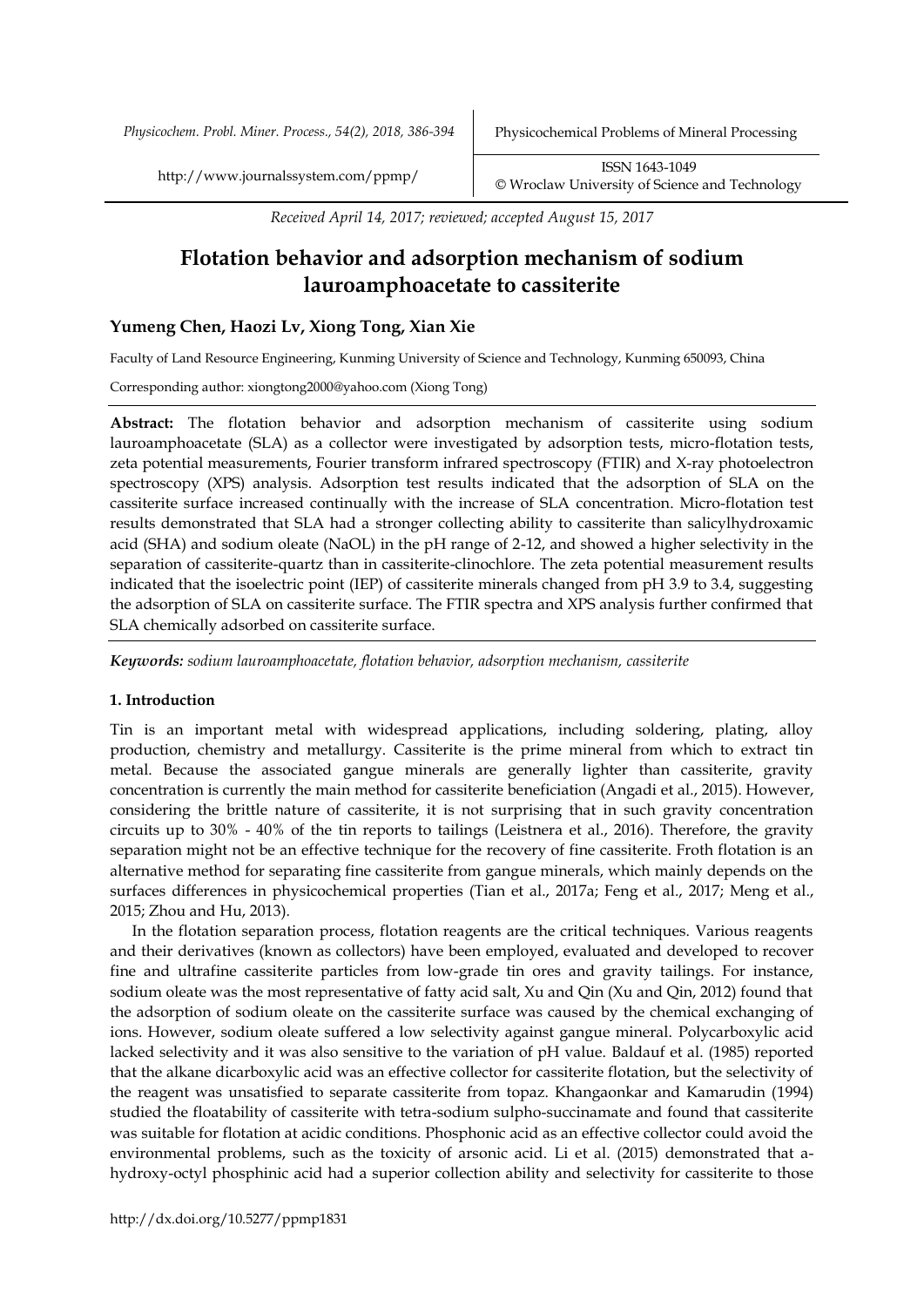of styrene phosphonic acid. Hydroxamate collectors exhibited superior selectivity in the froth flotation process. Qin et al. (2011) studied the flotation and surface interaction of cassiterite with salicylhydroxamic acid, and a complex multilayer adsorption model was proposed to illustrate the adsorption mechanism.

According to the previous studies, different kinds of collectors have different advantages and disadvantages because of the differences in the functional groups and structures. Sodium lauroamphoacetate (SLA) has three oxygen atoms as electron-donor, and the oxygen atoms in a chelating reagent structure tend to form stable metal chelate rings with most elements (Fuerstenau et al., 2000). This sight suggests us that SLA can be used as a collector for cassiterite flotation. Fig. 1 shows the molecular structure of SLA. Since it is primarily used as a very mild cleaning agent, such as shampoos and body washes for infants (Farn, 2006), environmental problems do not require too many considerations if SLA is used as a collector.

In the present work, the flotation behavior of cassiterite with SLA as a collector was studied by using micro-flotation tests. The adsorption mechanism of SLA on cassiterite surface was investigated by adsorption tests, zeta potential measurements, FTIR spectra and XPS analysis.



Fig. 1. Molecular structure of SLA

### **2. Material and methods**

#### **2.1 Minerals**

Cassiterite, quartz and clinochlore samples were obtained from Dulong, Yunan province, Dahongshan, Yunan province and Haicheng, Liaoning province, respectively. The X-ray diffraction (XRD) results indicated a high purity of cassiterite, quartz and clinochlore (Fig.2). The mineral samples were crushed, ground and dry sieved to obtain the fraction of – 45+5 μm which was used for micro-flotation and adsorption tests and a −5 μm fine fraction reserved for other measurements. Two kinds of artificial mixture mineral, cassiterite-quartz and cassiterite-clinochlore, were prepared with the mass ratio of 1:1. Distilled water was used in all the experiments, and hydrochloric acid (HCl) and sodium hydroxide (NaOH) were used to adjust the pH value. SLA, salicylhydroxamic acid (SHA) and sodium oleate (NaOL) were purchased from commercial suppliers as collectors and all chemicals used in this work were analytical reagents.

### **2.2 Adsorption tests**

The concentration of SLA in aqueous solutions was determined at room temperature by using a UV-Vis spectrophotometer (UV-2700, Shimadzu, Japan). A 2 g cassiterite sample was dispersed into a 30 mL SLA solution with the desired concentration at pH 7.0. The pulp was agitated at 1000 rpm for 10 min by using a magnetic stirrer. Then, the pulp was separated at 3500 rpm for 20 min by using a centrifuge. The adsorption amount of SLA on the cassiterite surface was calculated by using Eq. (1)

$$
G=\frac{(C_0-C)V}{mS},\tag{1}
$$

where *Γ* is adsorption concentration of mineral (mg/cm<sup>2</sup>), *C*<sub>0</sub> is the initial concentration of collector  $(mg/dm<sup>3</sup>)$ , *C* is the residual concentration of collector  $(mg/dm<sup>3</sup>)$ , *V* is the volume of flotation solution  $(\text{cm}^3)$ , *m* is the mass of mineral (g), and *S* is the specific surfaces area of mineral  $(\text{cm}^2/\text{g})$ .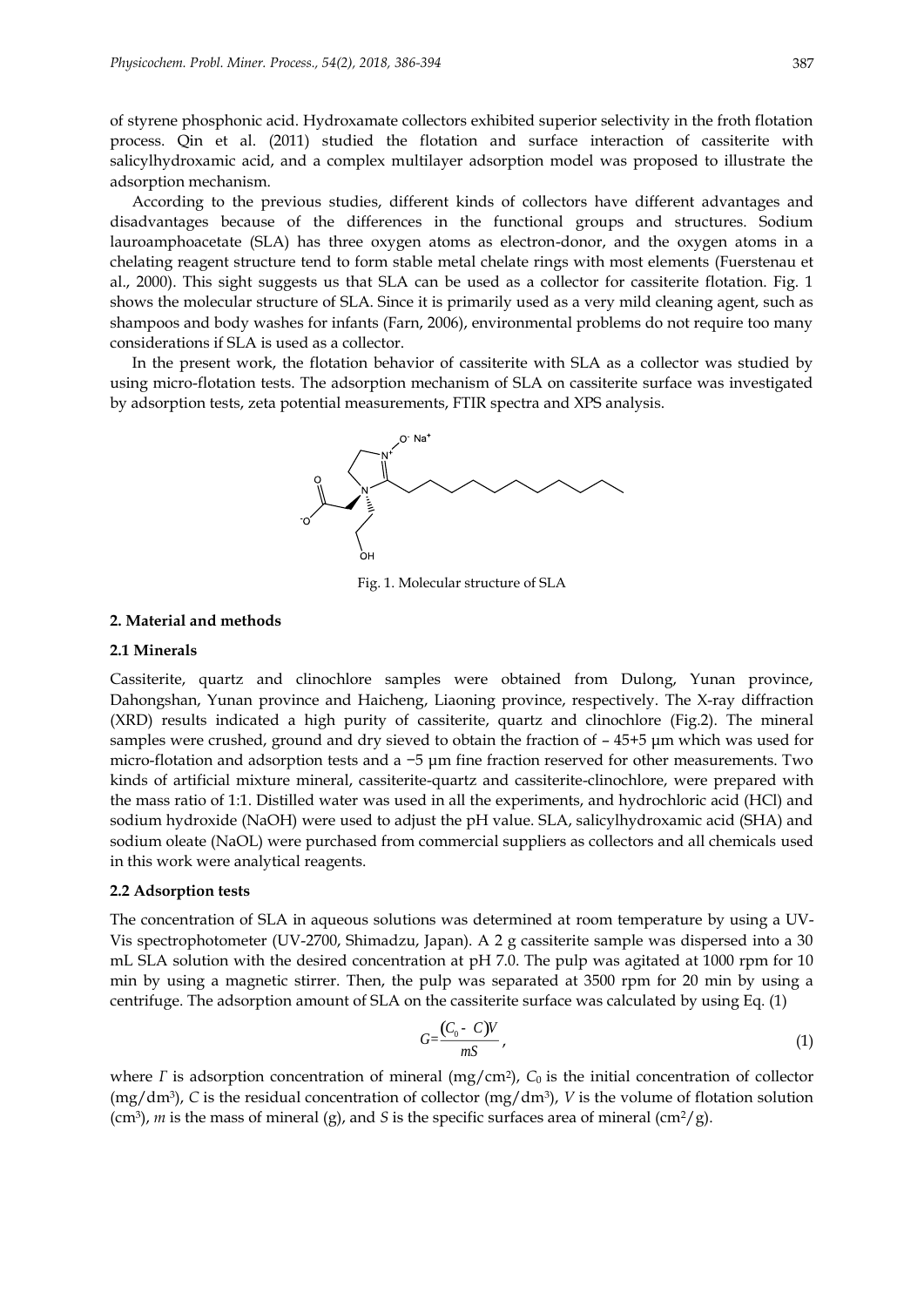

Fig. 2. XRD patterns of (a) cassiterite, (b) quartz and (c) clinochlore

## **2.3 Micro-flotation tests**

Micro-flotation tests were conducted by using a XFG II flotation machine (Gao et al, 2016a, b). A 2 g sample was added to a flotation cell with 40 mL distilled water. The pH of pulp was adjusted by using HCl or NaOH solutions for 1 min, then the collector was introduced and the pulp was conditioned at 1800 rpm for 3 min, followed by flotation for 3 min. The floated and no-floated particles were collected, dried and weighed. After chemical analysis, the recovery and grade of cassiterite were obtained.

#### **2.4 Zeta potential measurements**

Zeta potential measurements were conducted at 298 K by using a DELSA micro electrophoresis instrument (DELSA-440SX, Brookhaven, USA). A suspension containing 0.2 wt% of the solid content in the  $1\times10^{-3}$  mol/dm<sup>3</sup> KNO<sub>3</sub> background electrolyte solution was agitated at 800 rpm for 15 min with a magnetic stirrer. The pH was adjusted by using HCl or NaOH solutions. Measurements were performed in the absence and the presence of SLA (120 mg/dm<sup>3</sup> ), respectively.

### **2.5 FTIR analysis**

FTIR spectra were recorded on a TENSOR instrument (TENSOR27, Bruker, Germany) at room temperature in the range from 4000 to 500 cm−<sup>1</sup> . A 2 g cassiterite sample was added to 30 mL distilled water with or without 120 mg/dm<sup>3</sup> SLA. The pulp was agitated at 2000 rpm for 30 min, then washed twice with distilled water. Finally, the samples were filtered, dried and subjected to FTIR analysis.

## **2.6 XPS analysis**

XPS spectra were recorded on a PHI5000 Versa Probe II (PHI5000, ULVAC-PHI, Japan) with an Al  $K_{\alpha}$ X-ray source. A survey scan of the analyzed sample was conducted to detect elemental compositions, then high resolution scan with a certain element was performed. The MultiPak spectra software was used to calculate and analyze. The preparation methods of the test samples used in the XPS analysis were consistent with the FTIR analysis.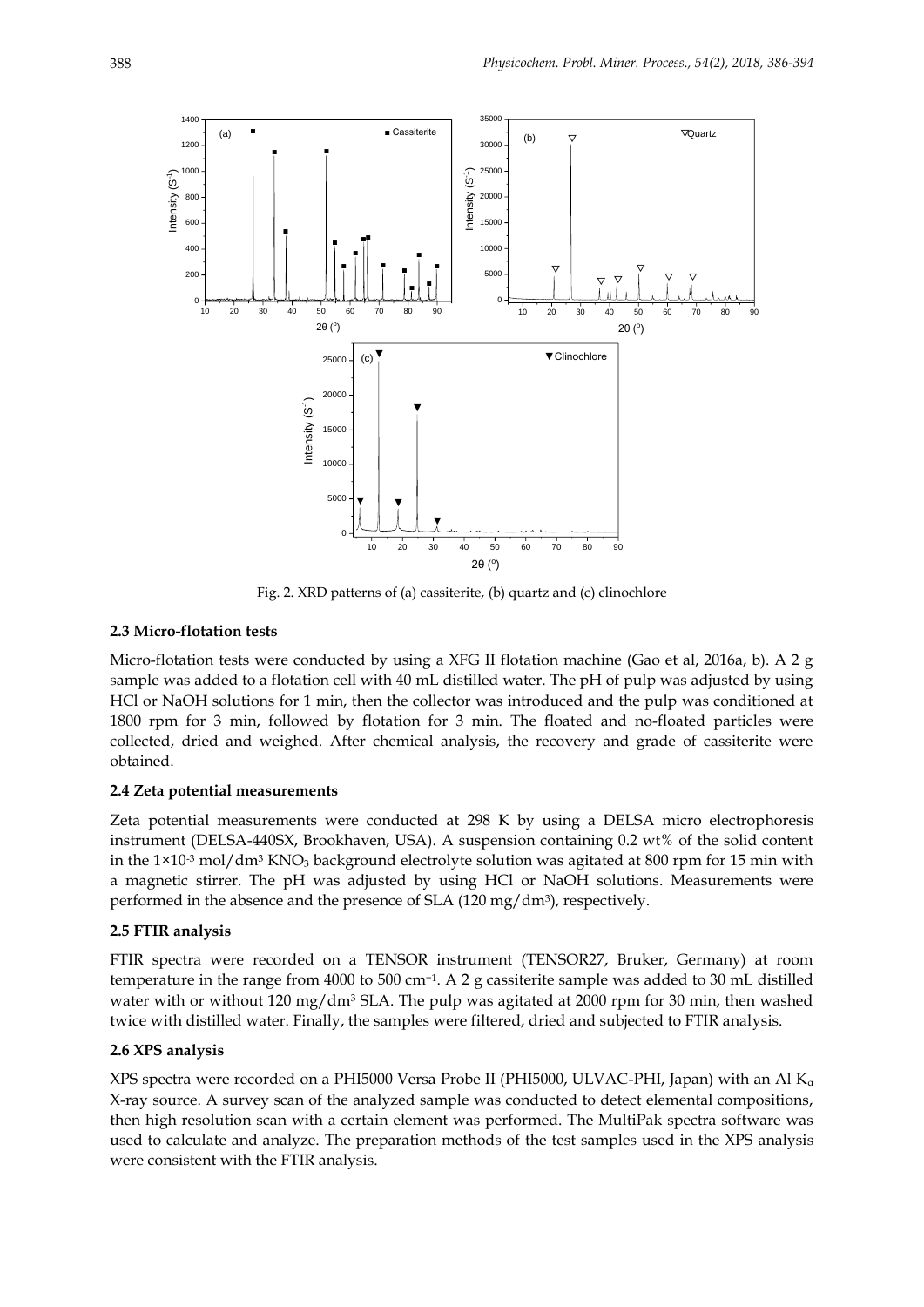#### **3. Results and discussion**

#### **3.1 Adsorption of SLA on cassiterite**

The adsorption amount of SLA on cassiterite surface with different SLA concentration is presented in Fig. 3. It is obvious that the adsorption amount of SLA increases continually with the increasing SLA concentration. Even when the concentration of SLA increases to 240 mg/dm<sup>3</sup> , the adsorption equilibria on the cassiterite surface is not reached.



Fig. 3. Relationship between the adsorption amount of SLA and SLA concentration at pH 7.0

## **3.2 Micro-flotation tests**

### *3.2.1 Flotation results with different SLA concentration*

Fig. 4 shows the influence of SLA concentration on the recovery of cassiterite at pH 7.0. It shows that the recovery of cassiterite increases rapidly when the SLA concentration is less than 120 mg/dm<sup>3</sup>. Beyond this concentration, the recovery increases slowly and maintains above 90%.



Fig. 4. Relationship between the recovery of cassiterite and SLA concentration at pH 7.0

#### *3.2.2 Flotation results with different collectors*

Recoveries of cassiterite, quartz and clinochlore with SLA, SHA and NaOL as collectors at different pH are presented in Fig. 5. For SLA, Fig. 5(a) indicates that the recovery of cassiterite is over 85% and the recoveries of quartz and clinochlore are less than 60%. At pH 7.0, SLA floats out 86% cassiterite, 41% quartz and 58% clinochlore, respectively. For SHA, Fig. 5(b) shows that the recovery of cassiterite is less than 60% under pH range 2-12. At pH 10.0, the maximum recovery of cassiterite is only 59%, and the recoveries of quartz and clinochlore are 31% and 45%, respectively. The results in Fig. 5(c) demonstrate that the recovery of quartz is less than 10% with NaOL as a collector under pH range 2- 12. At pH 2.0, the recoveries of cassiterite and clinochlore are 4% and 30%, respectively. However, at pH 12.0, the recoveries of cassiterite and clinochlore are 85% and 58%, respectively. In acidic conditions, the recovery of clinochlore is higher than that of cassiterite, while the result is opposite in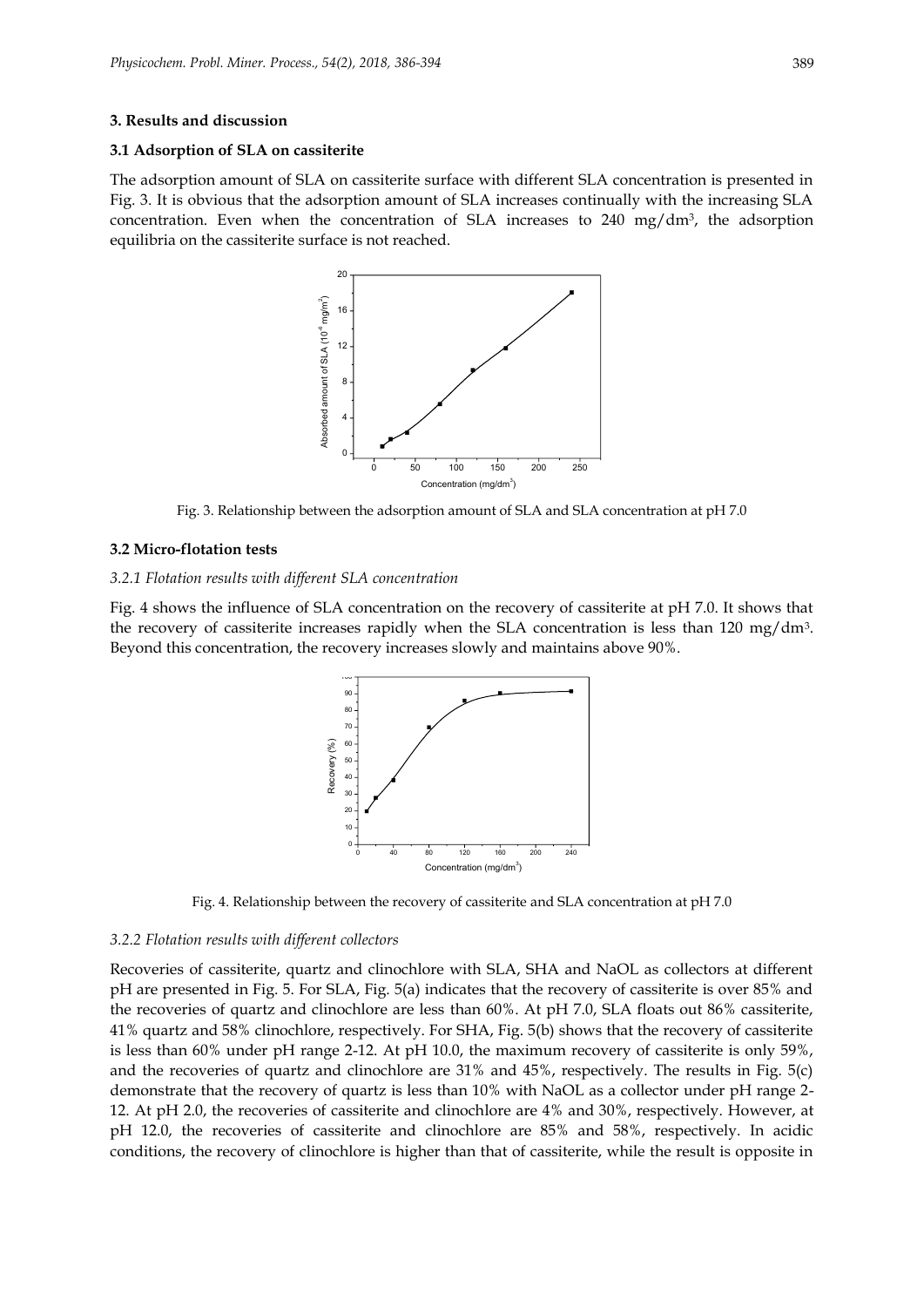alkaline conditions. Based on the results of single mineral micro-flotation, SLA exhibits an excellent collecting ability for cassiterite among the three studied collectors.



Fig. 5. Recoveries of cassiterite, quartz and clinochlore by using 120 mg/dm<sup>3</sup> of (a) SLA, (b) SHA and (c) NaOL under pH range 2-12

## *3.2.3 Flotation results of artificial mixture mineral*

The influence of SLA concentration and pH on the tin recovery and grade during cassiterite-quartz flotation separation is presented in Fig. 6. At pH 7.0, the results in Fig. 6(a) show that with the increase of SLA concentration, the tin recovery increases, while the tin grade decreases. The optimal combinations of tin recovery and grade are obtained with 30 mg/dm<sup>3</sup> SLA, in which the tin recovery is 84% and its grade is 68%. Furthermore, the influence of pH is investigated when the SLA concentration is 30 mg/dm<sup>3</sup> . Fig. 6(b) illustrates that neutral is the suitable pH range for cassiterite flotation. The tin recovery and grade decrease both in acidic and alkaline conditions. Therefore, the optimal concentration of SLA is  $30 \text{ mg/dm}^3$  and the best separation phenomenon appears in neutral condition.



Fig. 6. The influence of (a) SLA concentration and (b) pH on the tin recovery and grade during cassiterite-quartz flotation separation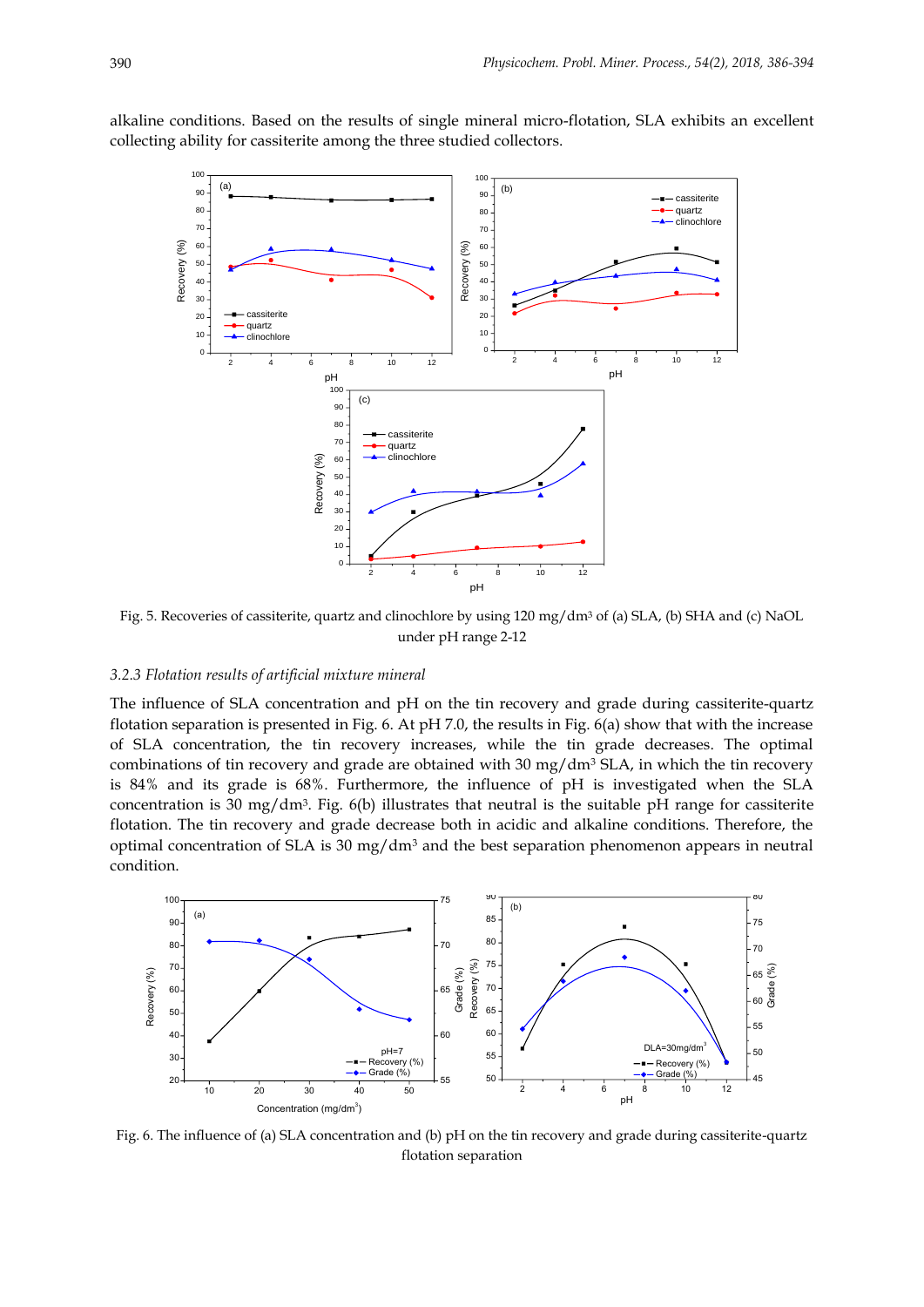The influence of SLA concentration on the tin recovery and grade during cassiterite-clinochlore flotation separation is presented in Fig. 7(a). The tin recovery increases with the increasing SLA concentration, while the tin grade decreases slowly within  $10~40~mg/dm^3$  SLA and begin to decrease rapidly beyond 40 mg/dm<sup>3</sup> SLA. At the point with 40 mg/dm<sup>3</sup> SLA, the tin recovery is 61% and its grade is 48%. Fig. 7(b) shows that the influence of pH on the separation of cassiterite-clinochlore with  $40 \text{ mg/dm}$ <sup>3</sup> SLA. The tin recovery and grade in acid conditions are lower than the neutral conditions, and the results are the worst in alkaline conditions.

According to the results in Fig. 6 and Fig. 7, SLA can effectively separate cassiterite and quartz at a suitable pH, while SLA exhibits relatively poor selectivity in the separation of cassiterite and clinochlore.



Fig. 7. The influence of (a) SLA concentration and (b) pH on the tin recovery and grade during cassiteriteclinochlore flotation separation

#### **3.3 Zeta potential measurement**

The relationship between the zeta potential of cassiterite and pH is shown in Fig. 8. The isoelectric point (IEP) of the untreated cassiterite appears approximately at pH 3.9, which is in accordance with the previous studies (Wang et al., 2013; Bogdanova et al., 2004). After SLA treatment, the IEP of cassiterite changes into pH 3.4, and the zeta potential decreases in the entire pH range. These results indicate that the zeta potential of cassiterite becomes more negative after SLA treatment, which suggests that SLA is adsorbed on cassiterite surface.



Fig. 8. Relationship between the zeta potential of cassiterite and pH

#### **3.4 FTIR analysis**

The FTIR spectra of cassiterite, cassiterite-SLA and SLA are presented in Fig. 9. The result of Fig. 9(a) illustrates that the peak at 632.58 cm<sup>-1</sup> for cassiterite might be belong to the stretching vibration band of Sn-O (Wu and Zhu, 2006). The FTIR spectra of SLA in Fig. 9(c) indicates that the peak at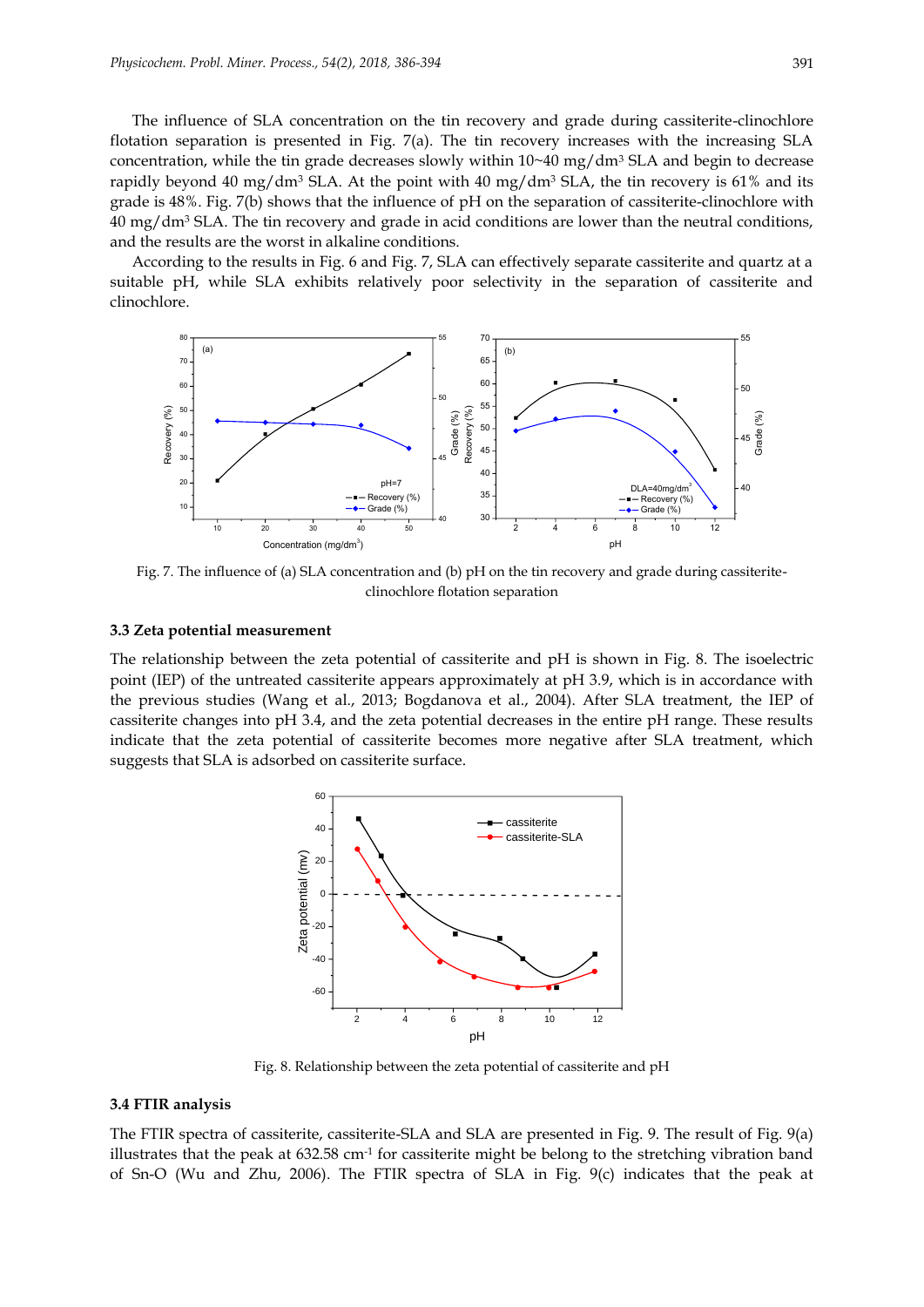1612.24 cm<sup>-1</sup> is ascribed to the stretching vibration of C=O. The C-H vibration peaks of -CH<sub>2</sub>- and - $\rm CH_{3^-}$  groups appear at 2850.16 cm<sup>-1</sup> and 2915.46 cm<sup>-1</sup>. A peak at 1406.12 cm<sup>-1</sup> is corresponding to the C-O stretching band of COO- group. After SLA treatment (in Fig. 9(b)), the vibration bands of -CH2- and -CH<sub>3</sub>- groups appear on the cassiterite surface at  $2853.00$  cm<sup>-1</sup> and  $2921.14$  cm<sup>-1</sup> and the stretching vibration peak of C-O shifts 9.59 cm<sup>-1</sup> to 1396.53 cm<sup>-1</sup> (from 1406.12 cm<sup>-1</sup>). It is observed that there is a significant change in peak positions of cassiterite and cassiterite-SLA. The results of FTIR spectra indicate that SLA is chemisorbed on cassiterite surface.



Fig. 9. FTIR spectra of (a) cassiterite, (b) cassiterite-SLA and (c) SLA

#### **3.5 XPS analysis**

Table 1 gives the elements identified by the XPS analysis on cassiterite surface. It demonstrates that after SLA treatment, the atomic concentrations of C, N and Sn increase and the atomic concentration of O decreases, which is an evident adsorption of SLA on cassiterite surface. The Sn3d XPS spectra of cassiterite before and after SLA treatment are listed in Fig. 10. The untreated cassiterite is fitted by two pairs of spin-orbit split peaks, with a binding energy of 495.28 eV for  $Sn3d_{3/2}$  level and 486.77 eV for Sn3d5/2 level (in Fig. 10(a)) (Tian et al., 2017b). These peaks are ascribed to the Sn species from cassiterite surface (Feng et al., 2017). After SLA treatment, the  $Sn3d_{3/2}$  peak and  $Sn3d_{5/2}$  peak at 494.83 eV and 486.40 eV appear on cassiterite surface. These results indicate that an interaction occurs between the SLA and Sn sites on cassiterite surface. To further examine the interaction of SLA and cassiterite, the O1s XPS spectra are analyzed as shown in Fig. 11. The results in Fig. 11(a) illustrate that the O1s XPS spectra of original cassiterite are composed of two components, 531.34 eV for Sn-O and 530.63 eV for OH (Nowak et al., 2000). After SLA treatment, the O1s XPS peaks appear at 531.54 eV and 530.46 eV (in Fig. 11(b)). It indicates that the adsorption of SLA on cassiterite surface changes the chemical circumstance of O atoms. The results in Fig. 12 indicate that the N1s XPS peak of cassiterite treated by SLA appears at 399.61 eV, while the original cassiterite undetected the N1s XPS peak. Consequently, the results of XPS analysis further confirm that the chemisorption of SLA exists on cassiterite surface.

Table 1. Elements identified by the XPS analysis on cassiterite surface

| Elements (atomic %) | Cassiterite | Cassiterite+SLA | $\mathbb{A}^*$ |
|---------------------|-------------|-----------------|----------------|
|                     | 42.4        | 43.33           | 0.93           |
| O                   | 43.23       | 41.21           | $-2.02$        |
| Sn                  | 14.37       | 14.65           | 0.28           |
| N                   | -           | 0.81            | 0.81           |

\* *<sup>a</sup>Δ* is defined as the value of after SLA treatment minus than that of before treatment.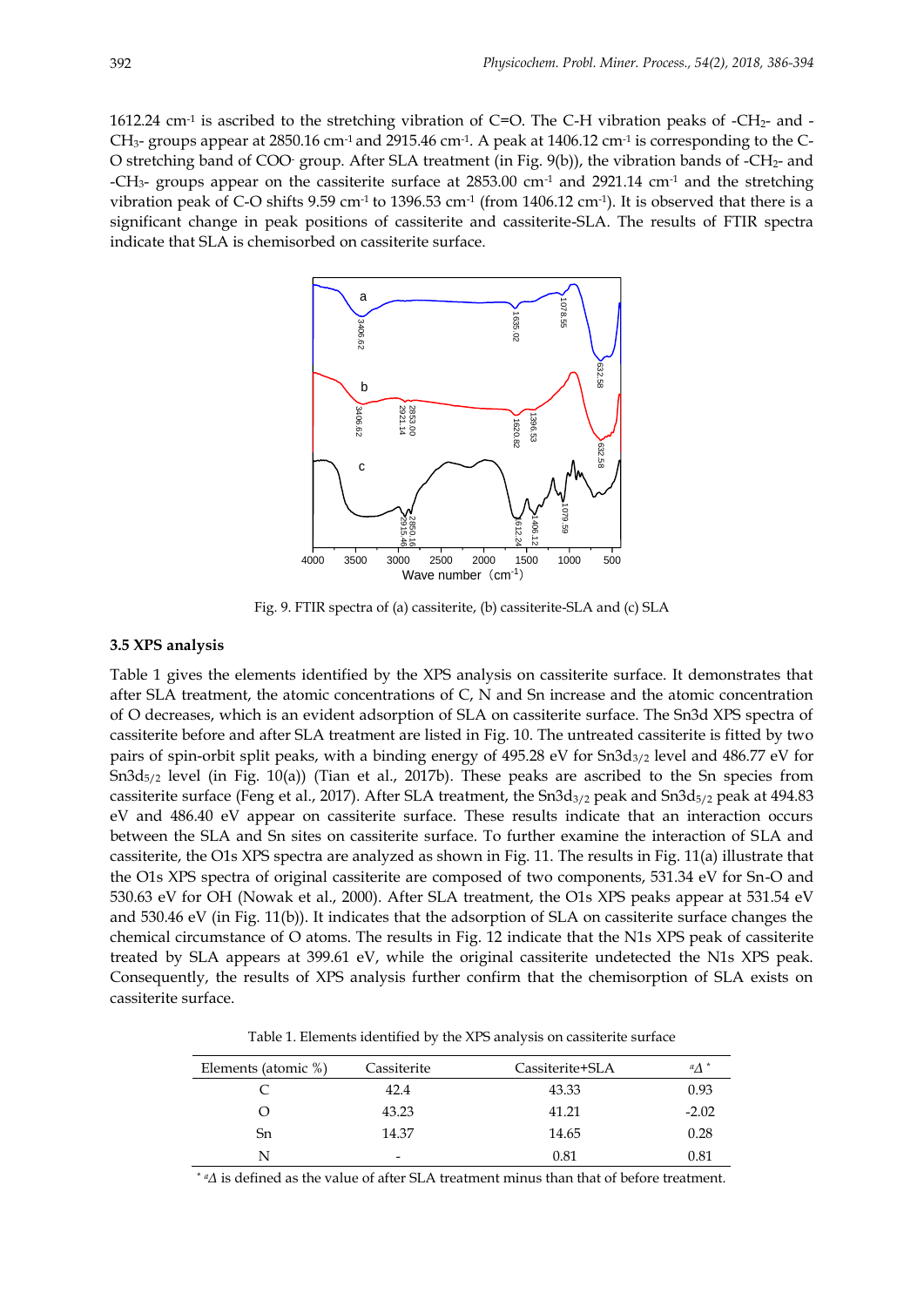

Fig. 10. Sn3d XPS spectra of (a) cassiterite and (b) cassiterite-SLA



Fig. 11. O1s XPS spectra of (a) cassiterite and (b) cassiterite-SLA



Fig. 12. N1s XPS spectra of cassiterite-SLA

## **4. Conclusions**

In this paper, the flotation behavior and adsorption mechanism of SLA to cassiterite were investigated by adsorption tests, micro-flotation tests, zeta potential measurements, FTIR analysis and XPS analysis. Based on experimental results, the following conclusion could be drawn.

The micro-flotation results illustrated that SLA exhibited a stronger collecting ability than SHA and NaOL for cassiterite against quartz or clinochlore under pH range 2-12. SLA could effectively separate cassiterite-quartz at a suitable pH, while it exhibited relative poor selectivity in separation cassiteriteclinochlore.

The results of adsorption tests and zeta potential measurements deduced that SLA was adsorbed on cassiterite surface. The results of FTIR analysis indicated that there was a significant change in peak